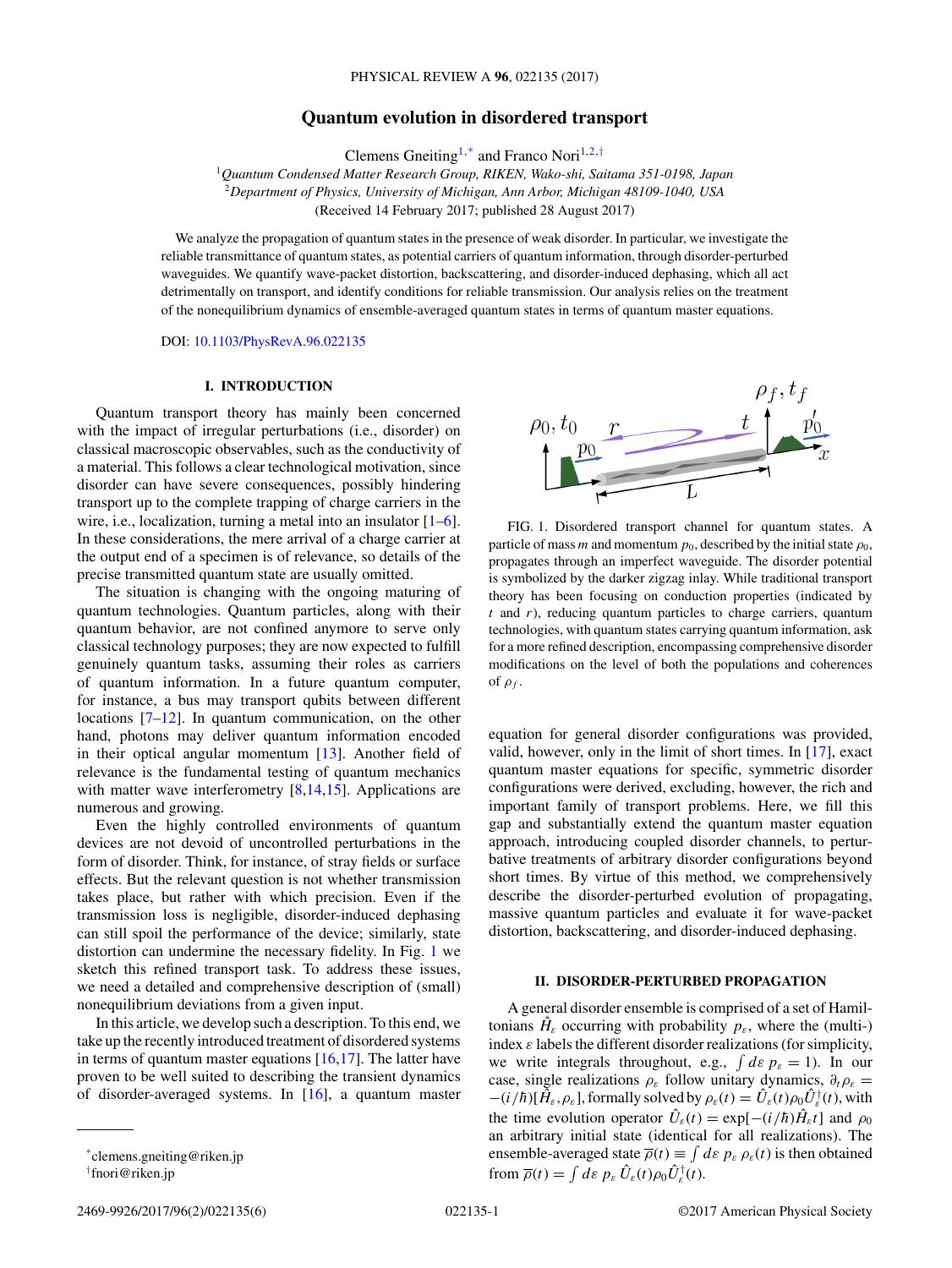<span id="page-1-0"></span>We analyze the propagation of a single particle of mass *m* and (mean) momentum  $p_0$  in one dimension (1D), subject to a homogeneous disorder potential but otherwise free, described by the Hamiltonian  $\hat{H}_{\varepsilon} = \frac{\hat{p}^2}{2m} + V_{\varepsilon}(\hat{x})$ . The disorder potential may exhibit two-point correlations  $C(x - x') \equiv \int d\varepsilon p_{\varepsilon} V_{\varepsilon}(x) V_{\varepsilon}(x')$  and may vanish on average,  $\int d\varepsilon p_{\varepsilon} V_{\varepsilon}(x) = 0$ . We assume that the disorder potential is weak, in the sense that the kinetic energy  $\frac{p_0^2}{2m}$  of the particle is large compared to its magnitude; otherwise any wave packet would rapidly be strongly distorted and trapped, rendering reliable transport meaningless.

Below, we introduce the coupled-disorder-channel equations [\(7\)](#page-3-0), and, as their byproduct, the perturbative quantum master equation [\(8\)](#page-4-0). The latter allows us to derive analytic solutions for the evolution of ensemble-averaged quantum states. In the case considered here, such solution is best represented in terms of the (complex-valued) characteristic function  $\overline{\chi}_t(s,q) = \int dx \, dp \, e^{-\frac{i}{\hbar}(qx - ps)} \overline{W}_t(x,p)$ of the (real-valued) phase-space representation (for a brief introduction, see, for instance,  $[18]$  or  $[19]$ )  $W_t(x, p) =$  $\frac{1}{2\pi\hbar}\int dx' e^{\frac{i}{\hbar}px'}\langle x-\frac{x'}{2}|\overline{\rho}_t|x+\frac{x'}{2}\rangle$  of the ensemble-averaged state  $\overline{\rho}_t$ .

Evaluating the quantum master equation [\(8\)](#page-4-0) for the ensemble-averaged propagation of a wave packet with momentum  $p_0$  and exposed to a weak disorder potential, we obtain the phase-space solution

$$
\overline{\chi}_t(s,q) = \chi_0\left(s - \frac{q}{m}t,q\right) \exp[-\overline{F}_t(s,q)],\tag{1a}
$$

where the disorder influence is summarized by

$$
\overline{F}_t(s,q) = -\frac{2}{\hbar^2} \int dq' G(q') \int_0^t dt_1 \int_0^{t_1} dt_2
$$
\n
$$
\times \left\{ \cos \left[ \frac{q'(q'+2p_0)t_2}{2m\hbar} \right] e^{-i \frac{q'(q)}{2m\hbar}} e^{\frac{i}{\hbar} q'(s - \frac{q}{m}[t-t_1])} - \cos \left[ \frac{q'(q'-2p_0)t_2}{2m\hbar} \right] e^{i \frac{q'(q)}{2m\hbar}} \right\}.
$$
\n(1b)

This is our main result and the starting point of our analysis. The propagation equation (1) describes the averaged evolution of the full disorder-perturbed quantum state. Note that the propagation equation (1) is derived from the quantum master equation [\(8\)](#page-4-0) without further approximations and therefore is well defined in the entire phase space.

We emphasize that the propagation equation (1) holds for arbitrary, sufficiently well-behaved initial states  $\chi_0(s,q)$  with momentum width  $\sigma_p \ll p_0$ , where  $\chi_0(s - \frac{q}{m}t, q)$  describes the free, undisturbed propagation of the initial state; this includes, e.g., spatially delocalized superposition states. If evaluated, we hereafter assume, to be generic, pure, Gaussian initial states, *hereafter assume, to be generic, pure, Gaussian initial states,*<br>  $\psi_0(x) = \exp \left[-\frac{1}{4}(\frac{x}{\sigma})^2 + \frac{i}{\hbar} p_0 x\right] / [\sqrt{2\pi} \sigma]^{1/2}$ , with  $\hbar/\sigma \ll p_0$ . The characteristics of the disorder enter through the momentum transfer distribution  $G(q) = \frac{1}{2\pi\hbar} \int dx \, e^{-\frac{i}{\hbar}qx} C(x)$  (see also [\[16\]](#page-5-0)). Note that for  $C(-x) = \overline{C(x)}$  we obtain  $G(-q) =$  $G(q)$ , which we assume throughout. While the solution  $(1)$ holds for general two-point correlations  $C(x)$ , we assume, to be generic, Gaussian correlations for evaluations,  $C(x) =$  $C_0$  exp[ $-(x/\ell)^2$ ], with the correlation length  $\ell$ . This then gives

rise to a Gaussian momentum-transfer distribution,

$$
G(q) = \frac{C_0 \ell}{2\sqrt{\pi} \hbar} \exp\left[-\frac{1}{4} \left(\frac{q\ell}{\hbar}\right)^2\right].
$$
 (2)

The momentum scale  $\hbar/\ell$  will be essential to characterizing the disorder-induced dynamics. Note that the strength of the disorder potential is contained in *C*0.

#### **III. BACKSCATTERING**

Backscattering opposes reliable quantum state transmission and should, if possible, be strongly suppressed. While classically not present in the limit considered (of large kinetic energy), quantum mechanically, backscattering can happen at any energy; correspondingly, in 1D, Anderson localization may occur for arbitrarily weak disorder. With disorder being the only source of backscattering here, scattering is elastic.

If we evaluate the momentum distribution  $P_t(p) =$  $\langle p|\overline{\rho}_t|p\rangle = \frac{1}{2\pi\hbar}\int ds\,e^{-\frac{i}{\hbar}ps}\overline{\chi}_t(s,0)$  for the propagation equation (1) and for times  $\frac{p_0}{m}t \gg \ell, \sigma$ , we can approximate (without loss of generality  $p_0 > 0$ )

$$
P_t(p) = P_0(p) + \frac{2\pi mt}{p_0\hbar} G(2p_0)[P_0(p+2p_0) - P_0(p)], \quad (3)
$$

where  $P_0(p)$  denotes the momentum distribution of the (unspecified) initial state. Equation (3) describes, within the approximation, the linear-in-time buildup of a backscattering peak at  $-p_0$ . However, in view of Eq. (2), we find that the backscattering rate can, given appropriate correlations, be exponentially suppressed, and thus, depending on the transport task, for all practical purposes be omitted, if  $p_0 \ell \hbar^{-1} \gg 1$ , or, in terms of the de Broglie wavelength  $\lambda_{dB} = \hbar / p_0$  of the particle,  $\lambda_{dB} \ll l$ . This condition thus constitutes a benchmark requirement for reliable quantum state transmittance. Let us remark that similar results for backscattering rates can be obtained with different methods [\[20\]](#page-5-0).

Note that reproducing backscattering proves the quantum nature of our theory, beyond semiclassical approximation. Moreover, Eq. (3) can, similar to its stationary counterparts [\[20\]](#page-5-0), explain the emergence of effective mobility edges when tailoring momentum transfer distributions with sharp cutoffs (corresponding to long-range correlations). Evaluated for periodic disorder, Eq. (3) reflects backscattering-free propagation (off-resonant) and Bragg scattering (on-resonant), respectively.

Propagation equation (1) correctly describes the onset of the first backscattering event, while two or more scattering processes are not included. These become relevant when the single-backscattering peak has grown significantly in size, opening the door to a second scattering event. While this restriction limits the temporal validity of Eq. (1), it is already beyond the considered regime of reliable transport, where already single-scattering events are detrimental and the single-backscattering peak should be small if not negligible.

### **IV. DECORRELATION REGIME**

Hereafter, we assume that  $p_0 \gg \hbar/\ell$  is fulfilled and that backscattering is, to first order, negligible. As we now show,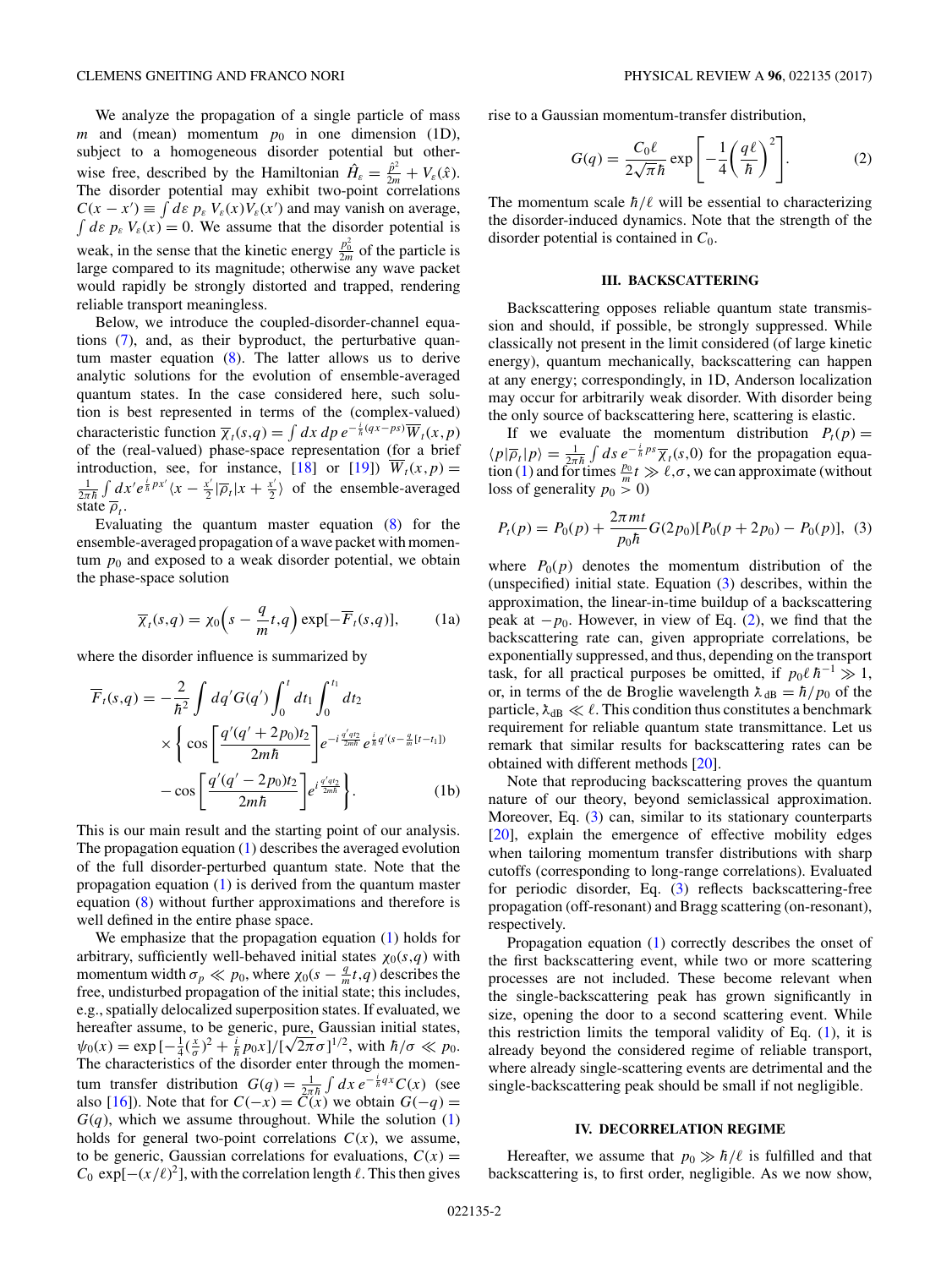<span id="page-2-0"></span>even then the disorder potential may have a significant impact on the evolution of the quantum state.

To see this, we evaluate the moments of momentum,  $\langle \hat{p}^n \rangle(t) = (-i\hbar)^n \frac{\partial^n \chi_t}{\partial s^n}(s,0)|_{s=0}$ . Specifically, we focus on the mean momentum  $\ddot{\langle \hat{p} \rangle}(t)$  and the momentum variance  $\langle (\Delta \hat{p})^2 \rangle$ (*t*). In the case of free, undisturbed propagation, the momentum distribution is time independent and thus  $\langle \hat{p} \rangle(t) = p_0$  and, in the case of the above Gaussian initial state,  $\langle (\Delta \hat{p})^2 \rangle(t) = \hbar^2/(4\sigma^2)$ .

The mean momentum in the presence of a disorder potential, as one deduces from the propagation equa-tion [\(1\)](#page-1-0), is described by  $\langle \hat{p} \rangle(t) = p_0 + \frac{t^2}{h^2} \int dq' G(q')q'$  $\sin^2\left[\frac{q't}{4m\hbar}(q'+2p_0)\right]$ . Evaluating this to  $O(\frac{\hbar}{p_0\ell})$ , we obtain, with Eq. [\(2\)](#page-1-0),  $\langle \hat{p} \rangle(t) = p_0 - \frac{2m^2 C_0}{p_0^3} \{1 - \left[1 + \left(\frac{p_0 t}{m\ell}\right)^2\right] e^{-\left(\frac{p_0 t}{m\ell}\right)^2}$ . We thus find that, in the course of a decorrelation period, the ensemble-averaged mean momentum undergoes a shift, which, after  $\frac{p_0}{m}t \gg \ell$ , takes the plateau value

$$
\langle \hat{p} \rangle (t \gg \ell m / p_0) = p_0 - \frac{2m^2 C_0}{p_0^3}.
$$
 (4)

This shift, which has also a classical counterpart, must be attributed to the fact that positive and negative potential variations affect the momentum differently, giving rise to an asymmetric distortion of the wave packet in momentum.

We define the onset of backscattering dominance as the time  $t_{\text{bd}}$  at which the reduction of the mean momentum due to backscattering exceeded the decorrelation momentum shift. Since backscattering affects the mean momentum as  $\langle \hat{p} \rangle_{bs}(t) = p_0 - 4\pi m G(2p_0)\hbar^{-1}t$ , we obtain  $t_{bd} =$  $\hbar m C_0 [2\pi p_0^3 G(2p_0)]^{-1}.$ 

The momentum shift is accompanied by a broadening of the momentum variance, which, when  $\frac{p_0}{m}t \gg \ell$ , assumes the plateau value

$$
\langle (\Delta \hat{p})^2 \rangle (t \gg \ell m / p_0) = \frac{\hbar^2}{4\sigma^2} + \frac{2m^2 C_0}{p_0^2}.
$$
 (5)

While both these disorder effects scale inversely with powers of the momentum  $p_0$ , such that the momentum shift (4) is usually negligible, the momentum broadening (5) can, as we show next, even if tiny, potentially still have a relevant impact, mediated by dispersion.

#### **V. PURITY EVOLUTION**

To assess the disorder-induced dephasing undergone by a propagating wave packet, we evaluate the purity loss of the disorder-averaged quantum state (see also [\[16\]](#page-5-0)). If we evaluate the purity  $r(t) \equiv \text{Tr}[\rho(t)^2] = \frac{1}{2\pi\hbar} \int ds \, dq \, \chi_t(s,q) \chi_t(-s,-q)$ for solution [\(1\)](#page-1-0), a Gaussian initial state and Gaussian correla-tions [\(2\)](#page-1-0), and assuming  $p_0 \gg \hbar/\ell$ , we can approximate, after decorrelation (note that, in the case of purity, decorrelation is determined by both the correlation length  $\ell$  and the wavepacket width  $\sigma$ , i.e.,  $p_0 t/m \gg \ell, \sigma$ ,

$$
r(t) = 1 - \frac{2m^2C_0\ell}{\hbar^2 p_0^2} (\sqrt{\ell^2 + 3\sigma^2 + \sigma(t)^2} - \ell),
$$
 (6)

where  $\sigma^2(t) = \sigma^2 + \left(\frac{\hbar t}{2m\sigma}\right)^2$  describes the dispersive spreading of a free Gaussian wave packet. Remarkably, however, it stems from the disorder influence in Eq.  $(1b)$ . Note that a possible backscattering contribution is neglected in this approximation; moreover, it assumes small purity losses.

Inspecting Eq.  $(6)$ , we find that in the course of a decorrelation period, purity suffers a loss, which scales with the disorder-induced momentum broadening, cf. Eq. (5). However, after assuming an intermediate plateau value, a subsequent purity decay sets in (which persists until the approximation breaks down), indicating an increasing susceptibility to dephasing as the wave packet spreads dispersively. We characterize the onset of the dispersion dominance by  $\sigma^2(t_{dd}) = 2\sigma^2$ , i.e.  $t_{dd} = 2m\sigma^2/\hbar$ . We thus find that in order to avoid this additional, unbound dephasing, the wave packet must not enter the dispersion-dominated regime, i.e., the duration  $t_f$  of the transport task must satisfy  $t_f \approx mL/p_0 \lesssim t_{dd} = 2m\sigma^2/\hbar$ , or  $\lambda_{\text{dB}} L \lesssim 2\sigma^2$ , with *L* the length of the waveguide. We identify this requirement as another benchmark condition for reliable transmittance. Note, however, that while large wave-packet widths  $\sigma$  are favorable from this perspective, there is a tradeoff with the purity loss due to decorrelation. In particular, in the plane-wave limit, the latter dominates.

For example, we now evaluate the functioning of Mach-Zehnder interferometers. The latter have, for instance, been proposed for motional Bell tests with ultracold lithium atoms [\[21,22\]](#page-5-0). The output probabilities in the final arms (denoted as  $\pm$ ) are given by prob $_{\pm}(\varphi) = \frac{1}{2}(1 \pm \text{Im}[\langle \psi | \psi' \rangle e^{i\varphi}])$ , where  $|\psi\rangle$  and  $|\psi'\rangle$  denote the wave packets entering the final beam splitter from the long and the short arm, respectively, with  $|\psi\rangle$ acquiring an additional phase shift  $\varphi$ . Optimal functioning, i.e., maximal contrast of the interferometric modulation with varying  $\varphi$ , presupposes identical input states,  $|\psi\rangle = |\psi'\rangle$ . Due to disorder-perturbed propagation, however, they differ in general. Performing the disorder average, we obtain  $prob_+(\varphi) =$  $\frac{1}{2}(1 \pm \frac{r+1}{2}\sin\varphi)$ , i.e., the disorder-induced visibility reduction, which indicates detrimental leakage between the arms, is quantified by the purity loss of the ensemble-averaged state.

Following  $[21,22]$ , let us assume that a lithium atom propagates at  $v_0 \approx 1$  cm/s, with  $\lambda_{dB} \approx 1 \mu$ m. To exclude backscattering, the disorder potential (e.g., due to fluctuations in the guiding field) should then satisfy  $\ell \gg 1 \mu m$ , say  $\ell =$  $100 \mu$ m. Moreover, the disorder amplitude must remain well below the kinetic energy, say,  $4m^2C_0p_0^{-4} \approx 10^{-5}$ . To limit dispersion, we further assume  $\sigma \approx \sqrt{\lambda_{dB}L/2} \approx 70 \,\mu$ m. This then yields, after decorrelation, a purity loss of 4%. This may still be tolerable to obtain the required fringe contrast in the interferometers for a successful Bell test.

## **VI. NUMERICAL TEST**

We test our theory by comparing it to the numerically exact evolution of the ensemble-averaged state, averaged over  $K = 250$  disorder realizations. To this end, we propagate (initially) Gaussian wave packets in a 1D Anderson-like model (with lattice spacing *a* and hopping constant *J* ), with Gaussian correlations [\(2\)](#page-1-0) ( $C_0 = W^2/12$ ), and in the vicinity of the lower band edge. Our system size is  $M = 100$  sites, with periodic boundary conditions. Note that for larger velocities, at the limits of the quadratic-dispersion approximation, we work with velocity-adapted masses.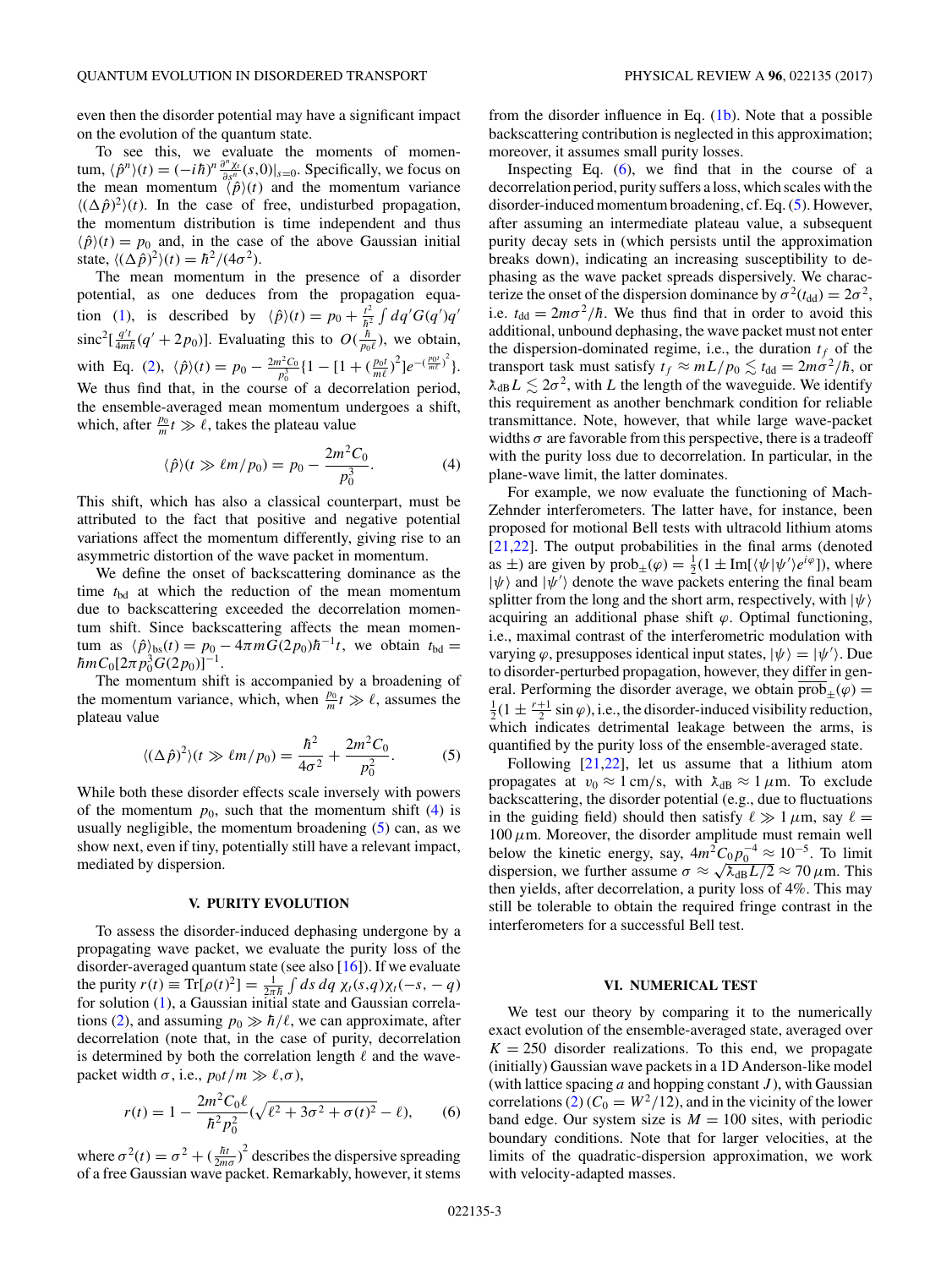<span id="page-3-0"></span>

FIG. 2. Propagating wave packet exposed to a weak disorder potential with Gaussian correlations. Shown are the time evolution of the (a) purity  $r(t)$  and (b) mean momentum  $\langle \hat{p} \rangle(t)$  for (i) strong backscattering, (ii) weak backscattering and high dispersion, and (iii) weak backscattering and low dispersion. We compare the numerically exact evolution of the state, averaged over  $K = 250$ disorder realizations (black dots), the prediction of propagation equation [\(1\)](#page-1-0) (blue dashed curves), and the approximations [\(3\)](#page-1-0) and [\(6\)](#page-2-0), respectively (red dotted lines). In all three cases we observe an initial purity loss due to decorrelation. The vertical, grey dashed line indicates the termination of decorrelation for case (ii), i.e., when the purity has reached its intermediate plateau described by Eq. [\(6\)](#page-2-0). While in case (i) the subsequent purity decay follows from backscattering, in case (ii) it stems from dispersion. This is also reflected in (b), displaying a persistent momentum decrease in (i), while remaining stable in (ii) and (iii). Case (iii) is most robust against dephasing in the long run.

We compare three benchmark situations: (i) strong backscattering,  $\lambda_{dB} = \ell$  with  $t_{bd} \approx 3.4 \frac{\hbar}{J}$  (*W* = 0.05*J*,  $\sigma$  = 10*a*,  $\ell = 2a$ , (ii) weak backscattering and high dispersion,  $\text{with } \lambda_{\text{dB}} = \ell/4, t_{\text{bd}} \approx 8.5 \times 10^5 \frac{\hbar}{J}, \text{and } t_{\text{dd}} \approx 42 \frac{\hbar}{J}$  (*W* = 0.1*J*,  $\sigma = 5a, \ \ell = 3a$ ), and (iii) weak backscattering and low dispersion, with  $\lambda_{dB} = \ell/4$ ,  $t_{bd} \approx 8.5 \times 10^5 \frac{\hbar}{J}$ , and  $t_{dd} \approx 168 \frac{\hbar}{J}$  $(W = 0.1J, \sigma = 10a, \ell = 3a)$ . In Fig. 2 we compare the numerically exact evolution of the mean momentum and the purity with the prediction of the propagation equation [\(1\)](#page-1-0) and the approximations  $(3)$  and  $(6)$ .

We find that Eq. [\(1\)](#page-1-0) correctly reproduces the disorderinduced dynamics when taking into account statistical deviations due to the moderate number ( $\sim$ 250) of realizations. In all three cases we observe an initial purity loss due to decorrelation. While in case (i) the subsequent purity decay

follows from backscattering, in (ii) it stems from dispersion. This is confirmed by the evolution of the mean momentum, displaying a persistent decrease in case (i), while remaining stable in (ii) and (iii). In case (iii) the subsequent purity decay is weakest. Thus, irrespective of the larger purity loss [compared to (ii)] in the decorrelation period, on the long run case (iii) is better for reliable quantum state transmittance. Let us remind the reader that the validity of Eq.  $(1)$ , which is perturbative in  $C_0/(p_0^2/2m)^2$ , ceases when two or more scattering events become relevant, i.e., beyond the scope of reliable transport.

Note that Eq. [\(6\)](#page-2-0) underestimates the dispersion-induced purity lost in case (ii). This is due to the neglected higherorder corrections in  $\hbar/(p_0\ell)$ , which remain significant at  $\lambda_{dB}$  =  $\ell/4$  and the considered times close to  $t_{dd}$ . We further remark that the momentum shift [\(4\)](#page-2-0), which is ∼0*.*1%, is overlaid by statistical fluctuations. The broadening of the momentum variance, Eq. [\(5\)](#page-2-0), however, is reproduced well (not shown), yielding an increase of about (i) 20%, (ii) 6%, and (iii) 26%.

## **VII. COUPLED DISORDER CHANNELS**

Hereafter, we introduce the coupled-disorder-channel method, which can be used to derive the propagation equation [\(1\)](#page-1-0). In analogy to the coupled-channel equations used in atomic theory to describe, e.g., the dynamical influence of closed channels on an open channel [\[23–25\]](#page-5-0), we derive a set of dynamical equations describing the impact of disorder realizations on the evolution of the ensemble-averaged state. The following holds for arbitrary disorder configurations.

In order to obtain the desired decomposition of the dynamics into distinct disorder channels, we represent the state  $\rho_{\varepsilon}$  of each specific disorder realization in terms of the ensemble-averaged state  $\bar{\rho}$  and its individual offset  $\Delta \rho_{\varepsilon}$ from the latter:  $\rho_{\varepsilon} = \overline{\rho} + \Delta \rho_{\varepsilon}$ . If, in addition, we define  $\hat{H}_{\varepsilon} = \hat{H} + \hat{V}_{\varepsilon}$ , where  $\hat{H} \equiv \int d\varepsilon \ p_{\varepsilon} \hat{H}_{\varepsilon}$  and  $\int d\varepsilon \ p_{\varepsilon} \hat{V}_{\varepsilon} = 0$ , we obtain, with the von Neumann equation, coupled evolution equations for the ensemble-averaged state  $\bar{\rho}$  and the offsets *ρε*:

$$
\partial_t \overline{\rho}(t) = -\frac{i}{\hbar} [\hat{\overline{H}}, \overline{\rho}(t)] - \frac{i}{\hbar} \int d\varepsilon \ p_{\varepsilon} [\hat{V}_{\varepsilon}, \Delta \rho_{\varepsilon}(t)], \quad (7a)
$$

$$
\partial_t \Delta \rho_{\varepsilon}(t) = -\frac{i}{\hbar} [\hat{H}_{\varepsilon}, \Delta \rho_{\varepsilon}(t)] - \frac{i}{\hbar} [\hat{V}_{\varepsilon}, \overline{\rho}(t)]
$$

$$
+\frac{i}{\hbar}\int d\varepsilon' p_{\varepsilon'}[\hat{V}_{\varepsilon'},\Delta\rho_{\varepsilon'}(t)].\tag{7b}
$$

The corresponding initial conditions are  $\overline{\rho}(t=0) = \rho_0$  and  $\Delta \rho_{\varepsilon}(t=0) = 0$ ,  $\forall \varepsilon$ . Note that Eq. (7b) encompasses a coupling between different disorder realizations, mediated by their collective influence on the ensemble-averaged state  $\overline{\rho}(t)$ . Moreover, in contrast to the ensemble average  $\overline{\rho}(t)$ , the offsets  $\Delta \rho_{\varepsilon}(t)$  do not describe normalized quantum states.

The coupled-disorder-channel equations (7) are exact and capture the full dynamics of the disorder ensemble, including the time evolution of single disorder realizations. More importantly, however, they allow us to develop systematic approximation methods to obtain closed evolution equations for the ensemble-averaged state  $\overline{\rho}(t)$ . Note that the coupled-disorder-channel equations (7) can be related to the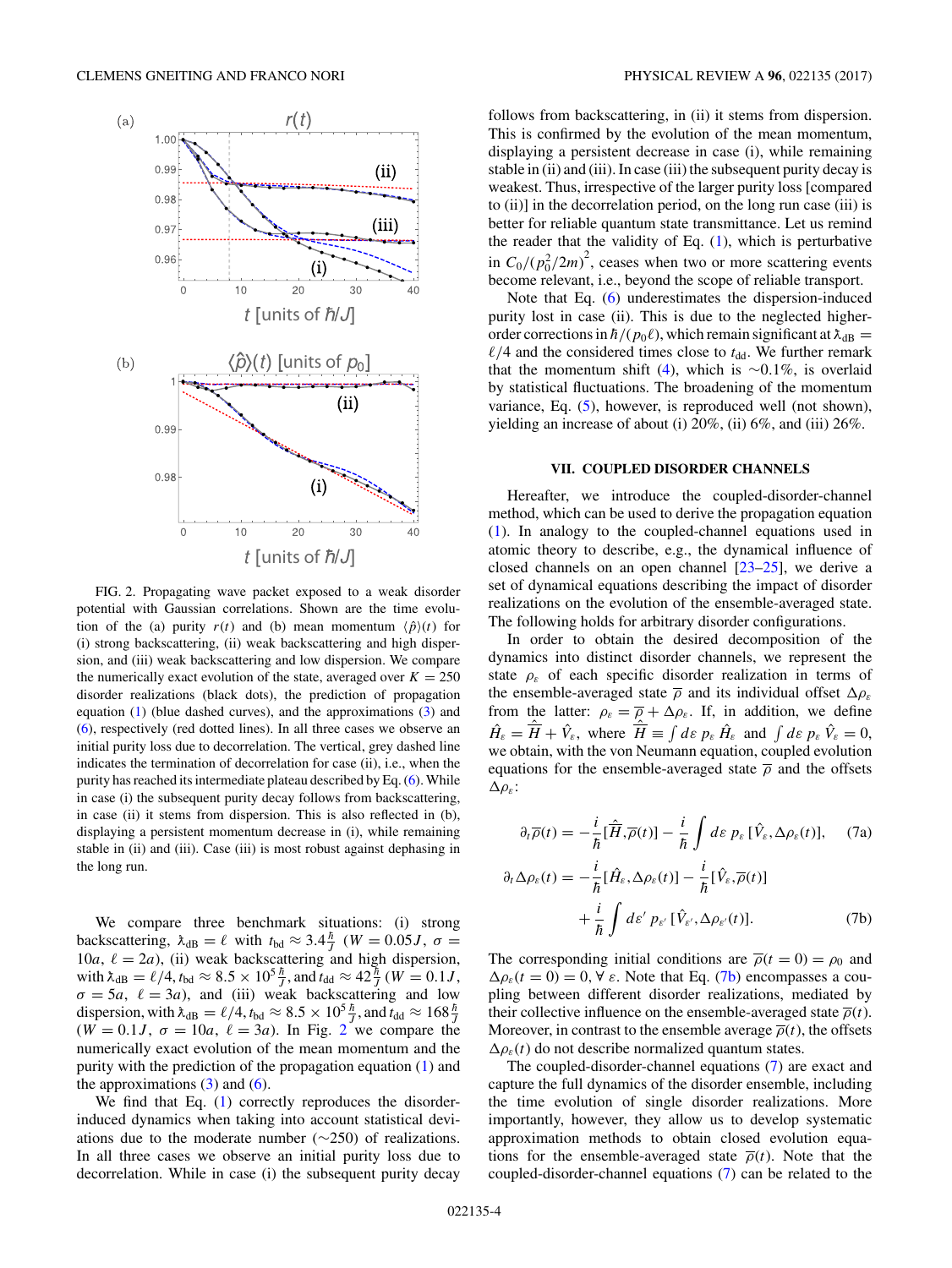<span id="page-4-0"></span>Nakajima-Zwanzig projection operator technique [\[26–28\]](#page-5-0), generalizing the latter to the case of many irrelevant components.

Solving Eqs. [\(7b\)](#page-3-0) formally in the Green's formalism yields recursive, time-nonlocal integral representations for the offsets  $\Delta \rho_{\varepsilon}(t)$ . In the perturbative limit, one derives, with Eq. [\(7a\)](#page-3-0), a closed, time-local quantum master equation in Lindblad form for  $\overline{\rho}(t)$ , which is second order in  $\hat{V}_\varepsilon$ :

$$
\partial_t \overline{\rho}(t) = -\frac{i}{\hbar} [\hat{H}_{\text{eff}}(t), \overline{\rho}(t)] + \sum_{\alpha \in \{\pm 1\}} \frac{2\alpha}{\hbar^2} \int d\varepsilon \, p_\varepsilon \int_0^t dt' \mathcal{L}(\hat{L}_{\varepsilon, t'}^{(\alpha)}, \overline{\rho}(t)). \tag{8a}
$$

Here,  $\mathcal{L}(\hat{L}, \rho) \equiv \hat{L}\rho \hat{L}^{\dagger} - \frac{1}{2}\hat{L}^{\dagger}\hat{L}\rho - \frac{1}{2}\rho \hat{L}^{\dagger}\hat{L}$ . The (in general time-dependent) effective Hamiltonian  $H_{\text{eff}}(t) = H_{\text{eff}}^{T}(t)$  and Lindblad operators  $\hat{L}_{\varepsilon,t}^{(\alpha)}$  are given by

$$
\hat{H}_{\text{eff}}(t) = \hat{\overline{H}} - \frac{i}{2\hbar} \int d\varepsilon \ p_{\varepsilon} \int_0^t dt' \, [\hat{V}_{\varepsilon}, \hat{\tilde{V}}_{\varepsilon}(t')],
$$
\n
$$
\hat{L}_{\varepsilon,t}^{(\alpha)} = \frac{1}{2} [\hat{V}_{\varepsilon} + \alpha \ \hat{V}_{\varepsilon}(t)], \tag{8b}
$$

where  $\hat{\vec{V}}_{\varepsilon}(t) = \hat{\vec{U}}(t)\hat{V}_{\varepsilon}\hat{\vec{U}}(t)^{\dagger}$  and  $\hat{\vec{U}}(t) = \exp(-i\hat{\vec{H}}t/\hbar)$ . Note how Eq. (8) consistently separates coherent and incoherent contributions to the evolution. Moreover, we remark that the  $\alpha = -1$  term in Eq. (8) refers to the feedback of coherence into the system, while the corresponding incoherent process,  $\hat{L}_{\varepsilon,t}^{(-)}$ , only builds up slowly in time,  $\hat{L}_{\varepsilon,t=0}^{(-)} = 0$ , in agreement with the positivity of the evolution. Let us stress that taking the limit  $t \to \infty$  in the integral, corresponding to a Markov approximation, would in general not only neglect essential disorder effects, but also lead to wrong results.

Solving the quantum master equation  $(8)$ , following similar steps as in [\[16\]](#page-5-0), for a disorder-perturbed, but otherwise free, material particle, yields the propagation equation [\(1\)](#page-1-0). To this end, it is helpful to (intermediately) switch into a comoving frame, described by the replacement  $\hat{p}^2/2m \rightarrow$  $\hat{p}^2/2m + p_0\hat{p}/m$  in the averaged Hamiltonian. Solution [\(1\)](#page-1-0) results exactly from Eq. (8) and thus is manifestly superior to a standard Born approximation, obtained by expanding Eq. [\(1\)](#page-1-0) to first order in  $C_0$ .

#### **VIII. CONCLUSIONS**

We analyzed the transport of massive quantum particles through disorder-perturbed single-mode waveguides. To this end, we presented the propagation equation [\(1\)](#page-1-0), which temporally resolves the impact of weak disorder on the full ensemble-averaged quantum state. It is valid for kinetic energies sufficiently large compared to the disorder strength and up to the second backscattering event. Propagation equation [\(1\)](#page-1-0) describes, within its validity range, the disorder effects on all diagonal and off-diagonal matrix elements or, equivalently, on state moments of any order, position, and momentum, for arbitrary input states with the required properties and sufficiently well-behaved disorder correlations. In that sense, while reproducing known disorder effects, it provides a comprehensive description of the propagation in the presence of disorder, as it may be required in order to assess the impact of disorder when particles function as carriers of quantum information.

For examples, we elaborated the first two momentum moments for Gaussian input states and Gaussian disorder correlations, identifying, in the course of a decorrelation period, a momentum reduction and a momentum broadening. This goes along with a purity loss, which, in the dispersion-dominated regime, persists even in the absence of backscattering. Consequently, we identify two benchmark requirements for reliable quantum state transmittance:  $p_0 l / \hbar \gg 1$  or  $\lambda_{dB} \ll l$  (weak backscattering) and  $t_f \approx mL/p_0 \lesssim 2m\sigma^2/\hbar$  or  $\lambda_{dB}L \lesssim 2\sigma^2$ (low dispersion).

We expect that our description, which accurately captures any disorder effect, classical or quantum, in the regime of reliable transport, may generally be relevant for devices or experiments which rely on the precise transport of quantum states, i.e., where details of state propagation are relevant and a comprehensive state description is imperative. In that sense, it may complement other established methods to treat disordered quantum systems, e.g., based on Green's functions. Attractive systems for scrutiny tests are ultracold atoms in optical waveguides [\[29,30\]](#page-5-0), microwave waveguides [\[31,32\]](#page-5-0), and classical light in the paraxial approximation [\[33,34\]](#page-5-0), which all allow high control over disorder properties and state readout with excellent spatial resolution.

While the perturbative master equation (8) can also be applied to a variety of other cases, such as transport in spin baths or mobility edges in higher dimensions, the method of coupled disorder channels [\(7\)](#page-3-0) may also be used to systematically derive quantum master equations beyond the perturbative limit considered here, then possibly encompassing higher-order disorder effects such as coherent backscattering.

## **ACKNOWLEDGMENTS**

This research was partially supported by the RIKEN iTHES Project, the MURI Center for Dynamic Magneto-Optics via the AFOSR Award No. FA9550-14-1-0040, the Japan Society for the Promotion of Science (KAKENHI), the IMPACT program of JST, JSPS-RFBR Grant No.17-52-50023, CREST Grant No. JPMJCR1676, a Grant-in-Aid for Scientific Research (A), and a grant from the John Templeton Foundation.

- [1] I. M. Lifshits, S. A. Gredeskul, and L. A. Pastur, *Introduction to the Theory of Disordered Systems* (Wiley-Interscience, New York, 1988).
- [2] J. Rammer, Quantum transport theory of electrons in solids: A single-particle approach, [Rev. Mod. Phys.](https://doi.org/10.1103/RevModPhys.63.781) **[63](https://doi.org/10.1103/RevModPhys.63.781)**, [781](https://doi.org/10.1103/RevModPhys.63.781) [\(1991\)](https://doi.org/10.1103/RevModPhys.63.781).
- [3] C. W. J. Beenakker, Random-matrix theory of quantum transport, [Rev. Mod. Phys.](https://doi.org/10.1103/RevModPhys.69.731) **[69](https://doi.org/10.1103/RevModPhys.69.731)**, [731](https://doi.org/10.1103/RevModPhys.69.731) [\(1997\)](https://doi.org/10.1103/RevModPhys.69.731).
- [4] E. Akkermans and G. Montambaux, *Mesoscopic Physics of Electrons and Photons*(Cambridge University Press, New York, 2007).